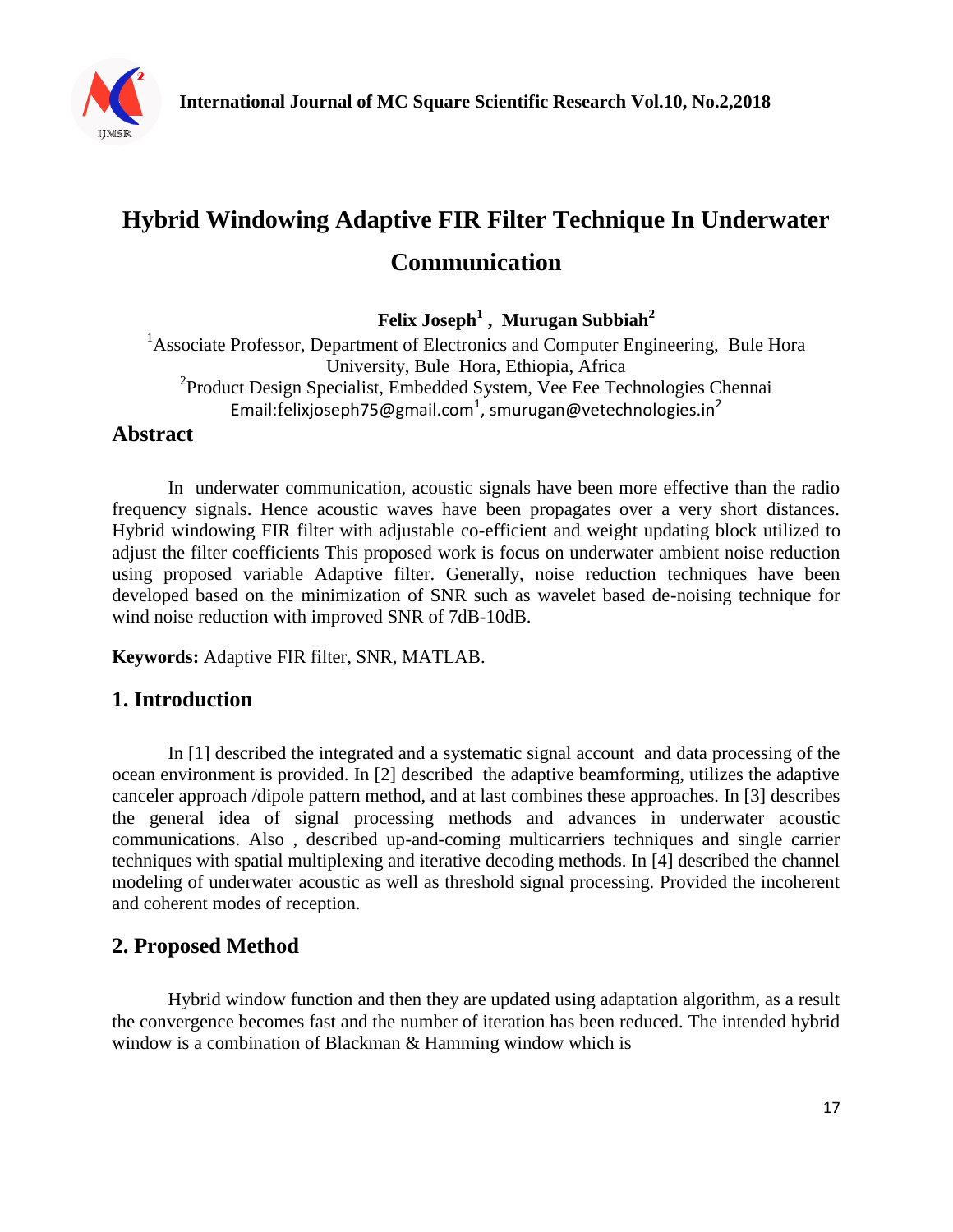





**Figure.1 Proposed Hybrid Window Approach**

In the proposed work, noise estimate  $k(n)$  has been generated from the observation of input noise o(n) using linear model such as digital FIR filter which is subtracted from the desired signal  $d(n)$  which is made up of signal  $i(n)$  that is corrupted by noise yields error signal  $v(n)$  is also called as signal estimate u The obtained error has been given to weight adaptation block for updating the filter co-efficient in order to reduce the difference between desired signal and filter output. This updating process continuous until the filter co-efficient converges to reduce the noise in the desired signal.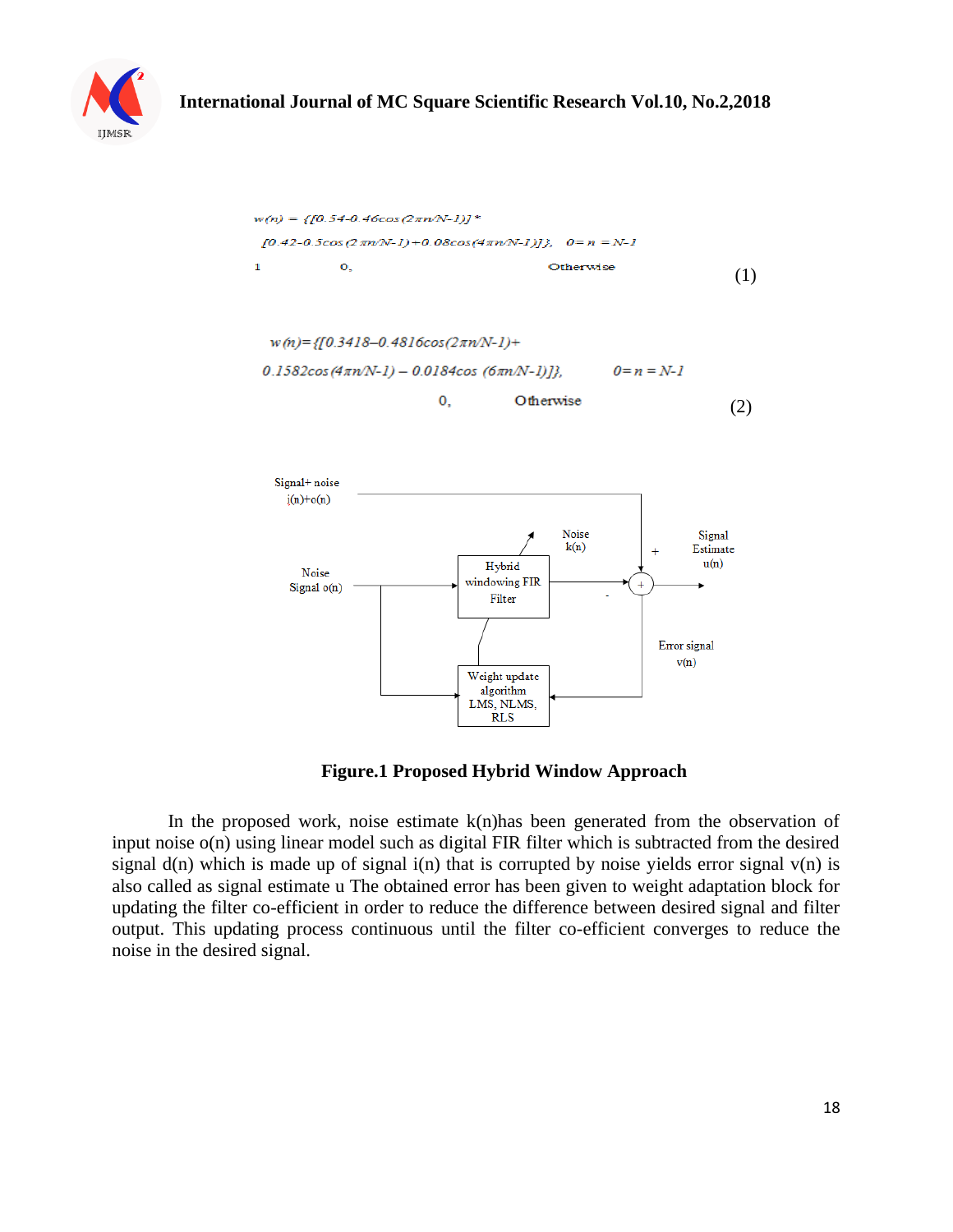

## **3. Results and Discussion**

The proposed window and existing windows for order N=35 are simulated in MATLAB. Figure 2 shows the conventional frequency response of the hanning window. Figure 3 shows the frequency response of low pass filter using Hanning window.



**Figure. 2 Frequency response of Hanning window**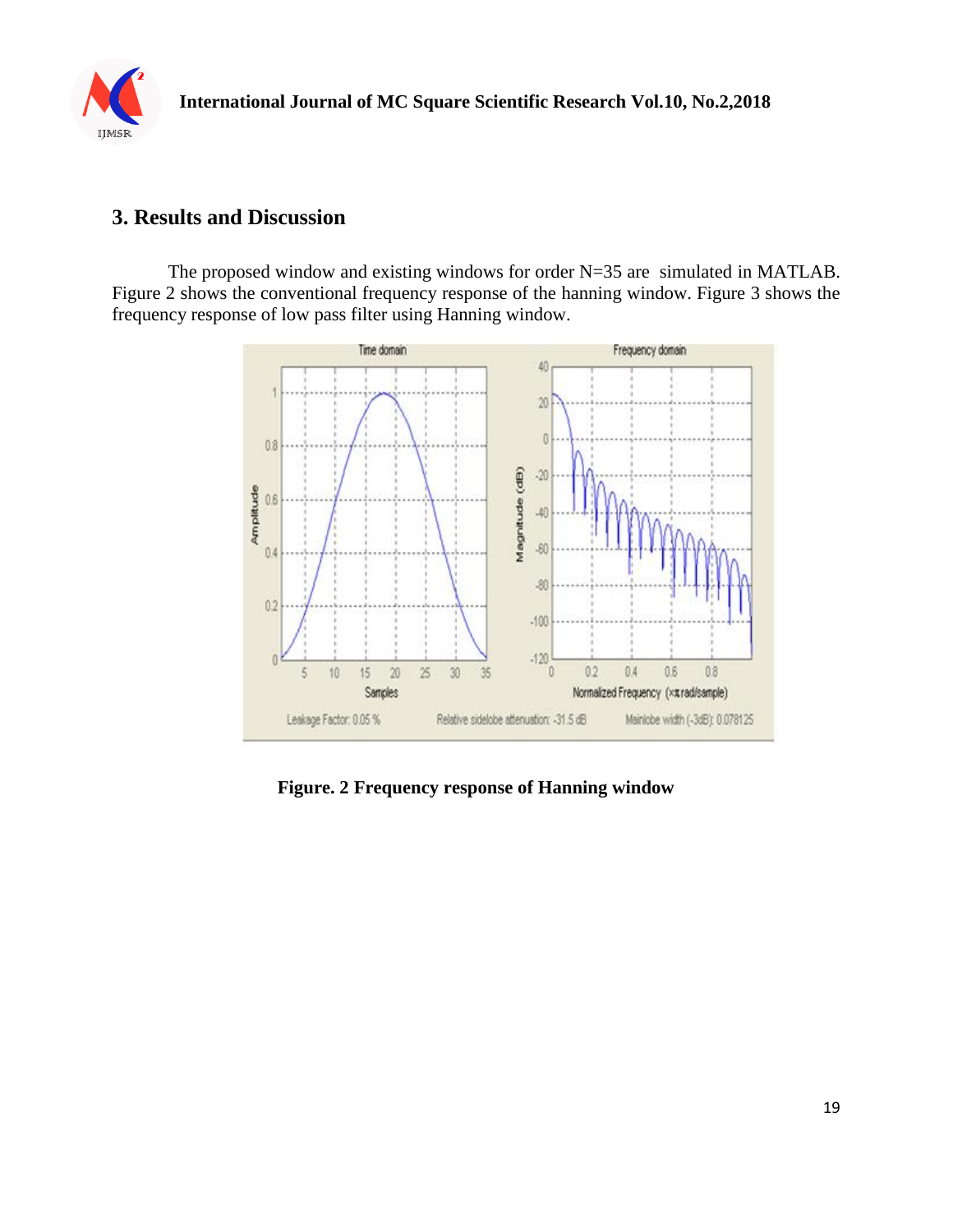



**Figure. 3 FIR –LPF frequency response using hanning window** 



**Figure. 4 FIR –LPF frequency response using hybrid window**